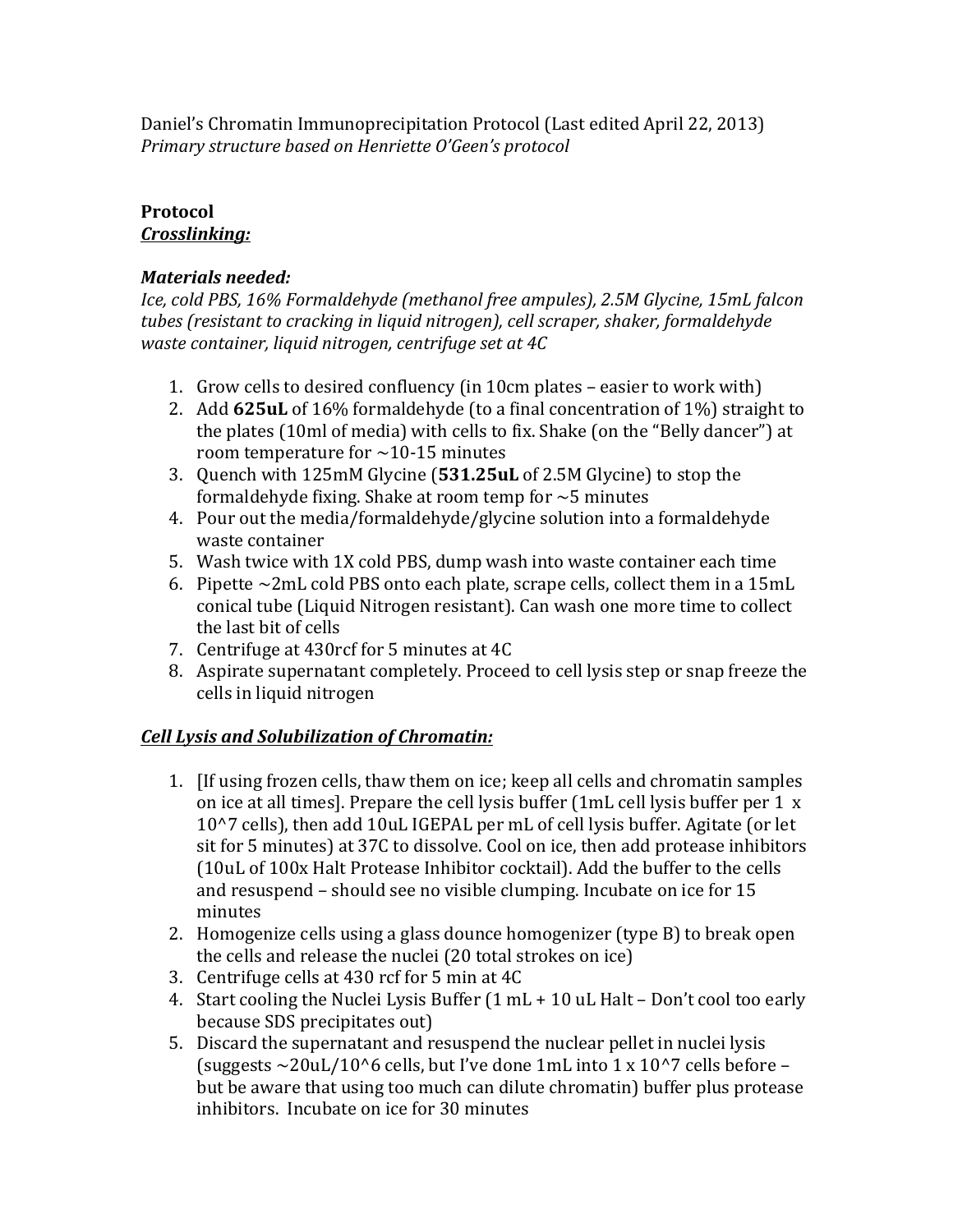- 6. **Optional:** Flash-freeze the cells to help break open the nuclei more efficiently (critical if we skip the homogenizing). After incubation of nuclei in NL buffer for 30 minutes, flash freeze samples in liquid nitrogen, thaw at room temperature (once thawed, transfer to ice; do not allow samples to warm up to room temp), and proceed to sonication.
- 7. Sonicate using the Diagenode Biorupter to achieve an average chromatin length of 150-500bp (sonication time varies depending on cell type, lysis buffer, etc. - will need to be optimized). \*I also use Diagenode's "TPX" **tubes – shears with greater efficiency**
- 8. Centrifuge at 10,000 rcf for 10 minutes at 4C. Carefully transfer the supernatant (sonicated chromatin) to new tubes while making sure to avoid the cell debris. Keep sonicated chromatin on ice (4C) while performing quantification and determining shearing efficiency **\*I typically flash-freeze the remaining chromatin after I pool them, and removed 20ul [or equivalent to 100,000 - 200,000 cells] for analysis**
- 9. Take an aliquot of chromatin sample and add ChIP elution buffer to a total volume of 100 uL then 12uL of 5M NaCl to give a final salt concentration of 0.54M. Boil samples in water bath for 20 minutes to reverse crosslinks
- 10. Allow samples to cool, add 1uL DNase-Free RNase (10mg/ml) and incubate for 20 minutes at 37C.
- 11. Purify DNA (Ampure XP beads), elute in 28uL. Measure chromatin concentration by NanoDrop. Calculate chromatin yield
- 12. Run remaining chromatin on a 2% agarose gel (I use GeneRuler 50bp as my ladder, run for 1 hour at 110V) to visualize average chromatin size

# *Chromatin Immunoprecipitation*

- 1. Save  $10\%$  Input (or volume corresponding to 500 ng of chromatin). Store at  $-$ 20C (or I keep it at  $4C$  until the next day when used)
- 2. Dilute chromatin fivefold with ice-cold IP Dilution buffer (1 vol. chromatin and 4 vol. IP Dilution buffer - e.g. 200uL chromatin and 800uL IP Dilution buffer) containing protease inhibitors. **\*For histone marks covering a** small portion of the genome displaying sharp peaks (i.e. H3K4me3, we typically use 1 ug chromatin. For spreading histone marks (i.e. H3K9me3 or H3K36me3) that cover large portions of the genome, we **use 5 ug of chromatin.**
- 3. Preclear step: Wash beads 2x with IP dilution buffer (with more than or equal vol of beads), and resuspend the beads in equal volume after 2 washes – I generally take 60ul per antibody (20ul for preclear, 40ul for binding)
- 4. Add 20ul of the washed beads into the extract chromatin, rotate for at least 2 hrs at  $4C$
- 5. Remove beads from extract with magnet, and transfer to tubes with your antibody (typically use 1 to 5 ug of antibody  $-$  this is variable dependent on antibody). Keep track of the catalogue number and lot number of the antibodies used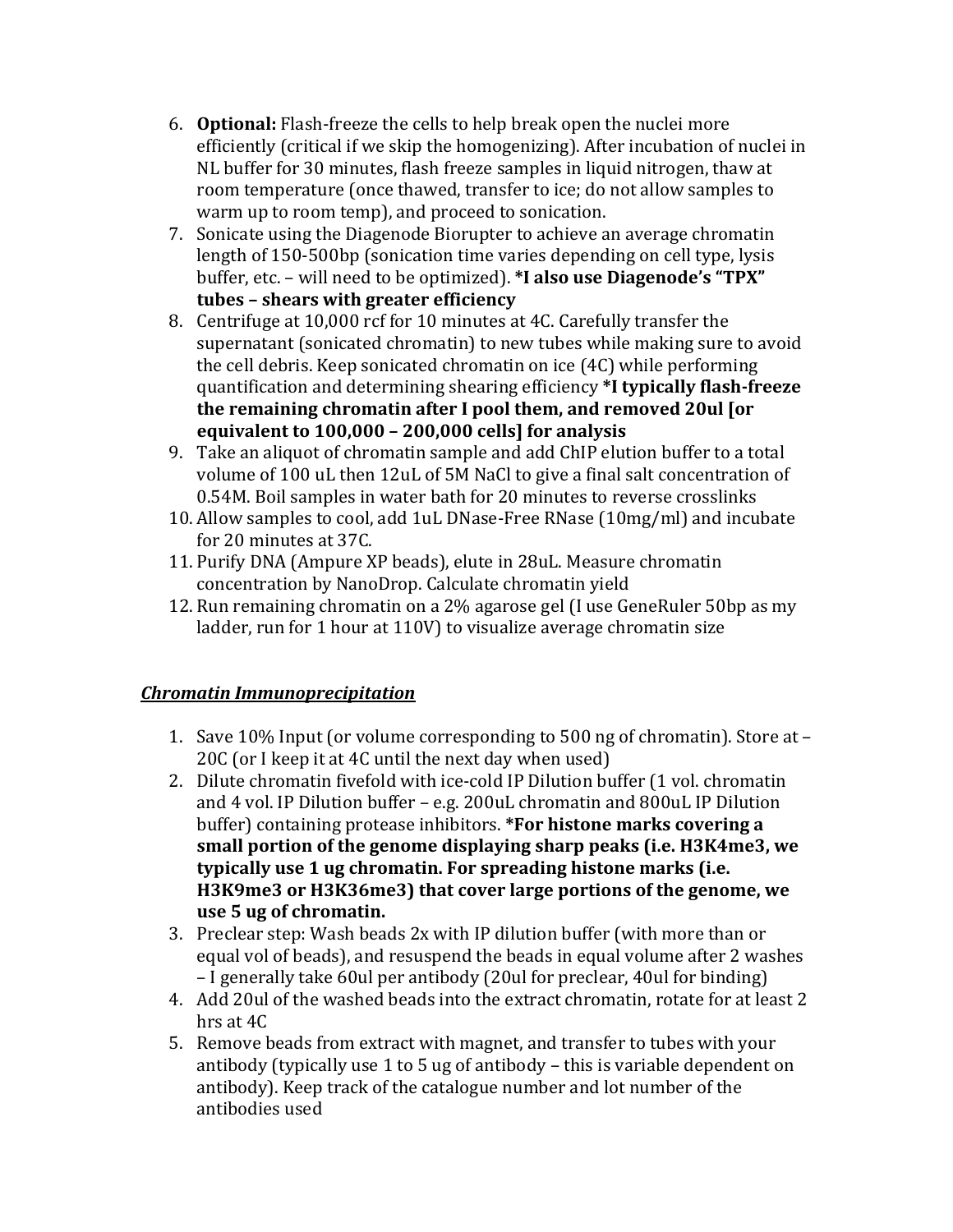6. Incubate 8-16 hours  $(0/N)$  on a rotating platform at the 4C

## Next day:

- 1. Add 40uL magnetic protein G beads to each ChIP sample ranging from 1 to 5ug chromatin starting material and incubate on rotating platform for at least 2 hours **at 4C**
- 2. At room temperature, allow beads to settle for 1 minute on a magnet separation rack. Carefully remove the supernatant and don't disturb the beads. The rest of the wash steps are done at room temp.
- 3. Wash the beads TWO times with IP Dilution buffer. Onto a rotator for 5 minutes each time to resuspend and wash
- 4. Wash beads TWO times with IP Wash Buffer 2. Remove supernatant entirely between washes. Be careful not to cross contaminate other samples
- 5. Wash once with the higher stringency IP Wash Buffer 3. Discard all wash solutions
- 6. Elute antibody/chromatin complexes by adding  $100$  uL elution buffer per ChIP sample. Shake samples on a vortexer for 30 minutes (heated vortexer preferred  $-$  set at 65C) Remember, do the same for the "Input" sample. Add 80uL of ChIP elution buffer to the input sample to get up to 100uL total
- 7. After 30 minutes of heated vortexing, allow beads to settle onto the magnet. Carefully transfer the supernatant containing the antibody/chromatin complexes to a siliconized tube
- 8. Add 12 uL of 5M NaCl per 100uL elution buffer mix to give a final concentration of 0.54M NaCl (including the input sample)
- 9. Incubate all samples in a 67C water bath overnight to reverse formaldehyde crosslinks

# **DNA Purification**

- 1. Allow samples to cool off from the 67C water bath. Add 1uL of RNase A (10mg/ml). Incubate at 37C for 20-30 minutes
- 2. Purify DNA using the Agencourt Ampure XP beads. Elute each sample with 30uL of EB buffer (10mM Tris)
- 3. Proceed on to quantification (NanoDrop or Qubit), and downstream steps (i.e. library synthesis and sequencing)

# **Materials and Buffers**

- 1. Thermo Scientific 100X Halt Protease Inhibitor cocktail
- 2. Cell Lysis Buffer (Store at room temp):  $5 \text{m}$ M PIPES pH 8, 85mM KCl. Add igepal (NP-40) fresh each time to give a final concentration of  $1\%$  (10 ul/ml).